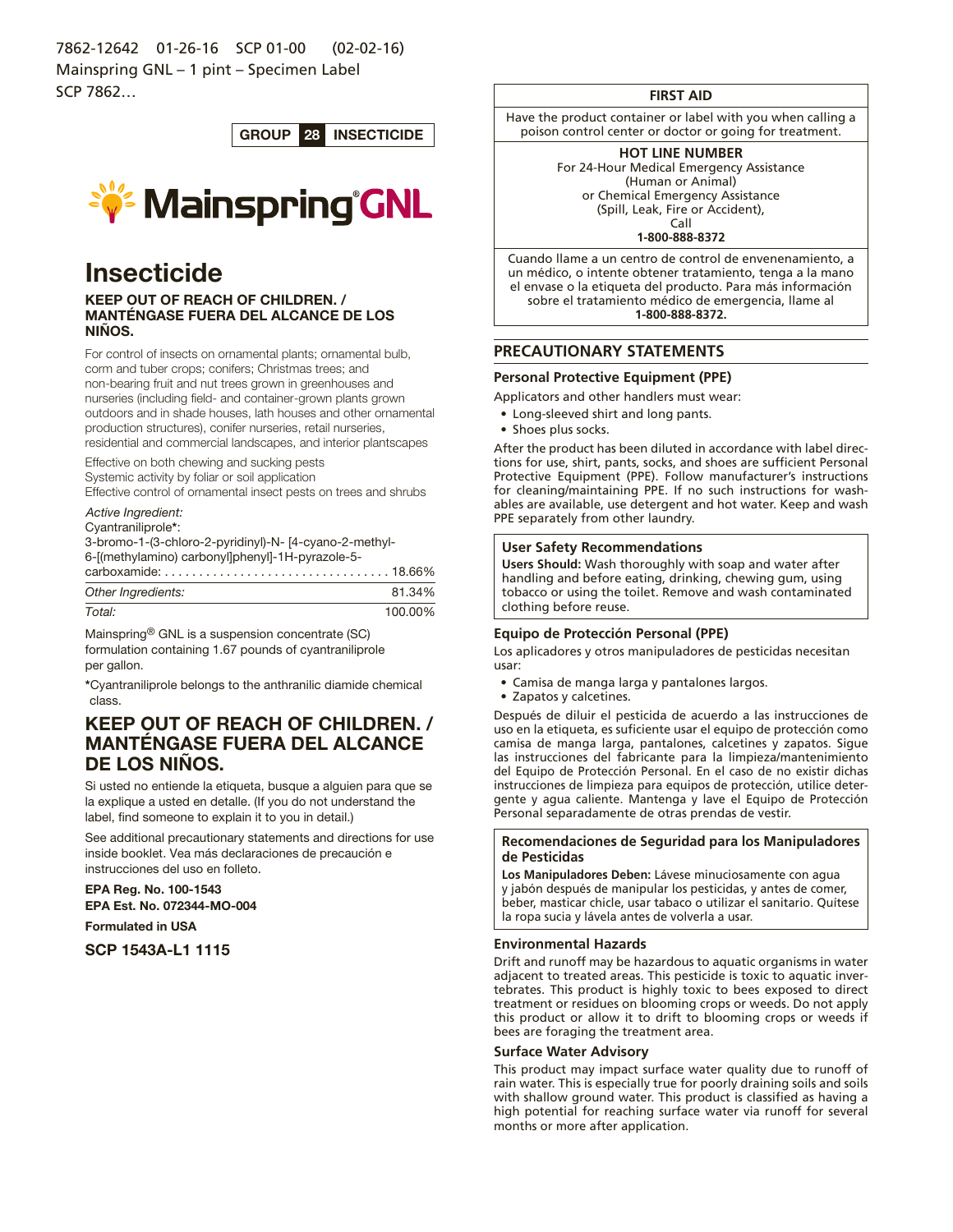Do not make ground applications within 25 feet of lakes, rivers, reservoirs, permanent streams, marshes, natural ponds, estuaries or coastal areas. Do not cultivate within 25 feet of the aquatic area to allow growth of a vegetative filter strip. Runoff of this product will be reduced by avoiding applications when rainfall is forecasted to occur within 48 hours.

### **Ground Water Advisory**

This chemical may leach into ground water if used in areas where soils are permeable, particularly where the water table is shallow.

### **Physical or Chemical Hazards**

**DO NOT** place product near or allow product to come into contact with strong oxidizing substances (such as potassium permanganate) since a hazardous chemical reaction may occur.

#### **PROTECTION OF POLLINATORS**



**APPLICATION RESTRICTIONS EXIST FOR THIS PRODUCT BECAUSE OF RISK TO BEES AND OTHER INSECT POLLINATORS. FOLLOW APPLICA-TION RESTRICTIONS FOUND IN THE DIRECTIONS FOR USE TO PROTECT POLLINATORS.**

Look for the bee hazard icon in the Directions for Use for each application site for specific use restrictions and instructions to protect bees and other insect pollinators.

#### **This product can kill bees and other insect pollinators.**

Bees and other insect pollinators will forage on plants when they flower, shed pollen, or produce nectar.

Bees and other insect pollinators can be exposed to this pesticide from:

- Direct contact during foliar applications, or contact with residues on plant surfaces after foliar applications
- Ingestion of residues in nectar and pollen when the pesticide is applied as a seed treatment, soil, tree injection, as well as foliar applications.

When Using This Product Take Steps To:

- Minimize exposure of this product to bees and other insect pollinators when they are foraging on pollinator attractive plants around the application site.
- Minimize drift of this product on to beehives or to off-site pollinator attractive habitat. Drift of this product onto beehives or off-site to pollinator attractive habitat can result in bee kills.

Information on protecting bees and other insect pollinators may be found at the Pesticide Environmental Stewardship website at:

http://pesticidestewardship.org/PollinatorProtection/Pages/ default.aspx.

Pesticide incidents (for example, bee kills) should immediately be reported to the state/tribal lead agency. For contact information for your state, go to: www.aapco.org/officials.html. Pesticide incidents should also be reported to the National Pesticide Information Center at: www.npic.orst.edu or directly to EPA at: beekill@epa.gov

## **CONDITIONS OF SALE AND LIMITATION OF WARRANTY AND LIABILITY**

**NOTICE:** Read the entire Directions for Use and Conditions of Sale and Limitation of Warranty and Liability before buying or using this product. If the terms are not acceptable, return the product at once, unopened, and the purchase price will be refunded.

The Directions for Use of this product must be followed carefully. It is impossible to eliminate all risks inherently associated with the use of this product. Crop injury, ineffectiveness or other unintended consequences may result because of such factors as manner of use or application, weather or crop conditions, presence of other materials or other influencing factors in the use of the product, which are beyond the control of SYNGENTA CROP PRO-TECTION, LLC or Seller. To the extent permitted by applicable law, Buyer and User agree to hold SYNGENTA and Seller harmless for any claims relating to such factors.

SYNGENTA warrants that this product conforms to the chemical description on the label and is reasonably fit for the purposes stated in the Directions for Use, subject to the inherent risks referred to above, when used in accordance with directions under normal use conditions. To the extent permitted by applicable law: (1) this warranty does not extend to the use of the product contrary to label instructions, or under conditions not reasonably foreseeable to or beyond the control of Seller or SYNGENTA, and (2) Buyer and User assume the risk of any such use. TO THE EXTENT PERMITTED BY APPLICABLE LAW, SYNGENTA MAKES NO WARRANTIES OF MER-CHANTABILITY OR OF FITNESS FOR A PARTICULAR PURPOSE NOR ANY OTHER EXPRESS OR IMPLIED WARRANTY EXCEPT AS WAR-RANTED BY THIS LABEL.

To the extent permitted by applicable law, in no event shall SYNGENTA or Seller be liable for any incidental, consequential or special damages resulting from the use or handling of this product. **TO THE EXTENT PERMITTED BY APPLICABLE LAW, THE EXCLUSIVE REMEDY OF THE USER OR BUYER, AND THE EXCLU-SIVE LIABILITY OF SYNGENTA AND SELLER FOR ANY AND ALL CLAIMS, LOSSES, INJURIES OR DAMAGES (INCLUDING CLAIMS BASED ON BREACH OF WARRANTY, CONTRACT, NEGLIGENCE, TORT, STRICT LIABILITY OR OTHERWISE) RESULTING FROM THE USE OR HANDLING OF THIS PRODUCT, SHALL BE THE RETURN OF THE PURCHASE PRICE OF THE PRODUCT OR, AT THE ELECTION OF SYNGENTA OR SELLER, THE REPLACEMENT OF THE PRODUCT.**

SYNGENTA and Seller offer this product, and Buyer and User accept it, subject to the foregoing Conditions of Sale and Limitation of Warranty and Liability, which may not be modified except by written agreement signed by a duly authorized representative of SYNGENTA.

## **DIRECTIONS FOR USE**

It is a violation of Federal law to use this product in a manner inconsistent with its labeling. Do not apply this product in a way that will contact workers or other persons, either directly or through drift. Only protected handlers may be in the area during application.

For any requirements specific to your State or Tribe, consult the State or Tribal agency responsible for pesticide regulation.

Read and understand the entire label before using this product. Mainspring GNL must be used in accordance with the directions of this label.

**1. FOR FOOD CROPS AND COMMERCIALLY GROWN OUT-DOOR ORNAMENTALS NOT UNDER CONTRACT FOR POLLINATION SERVICES BUT WHICH ARE ATTRACTIVE TO POLLINATORS**



Do not apply this product while bees are foraging. Do not apply this product until flowering is complete and all petals have fallen unless one of the following conditions is met:

- The application is made to the target site after sunset.
- The application is made to the target site when temperatures are below 55°F.
- The application is made in accordance with a governmentinitiated public health response.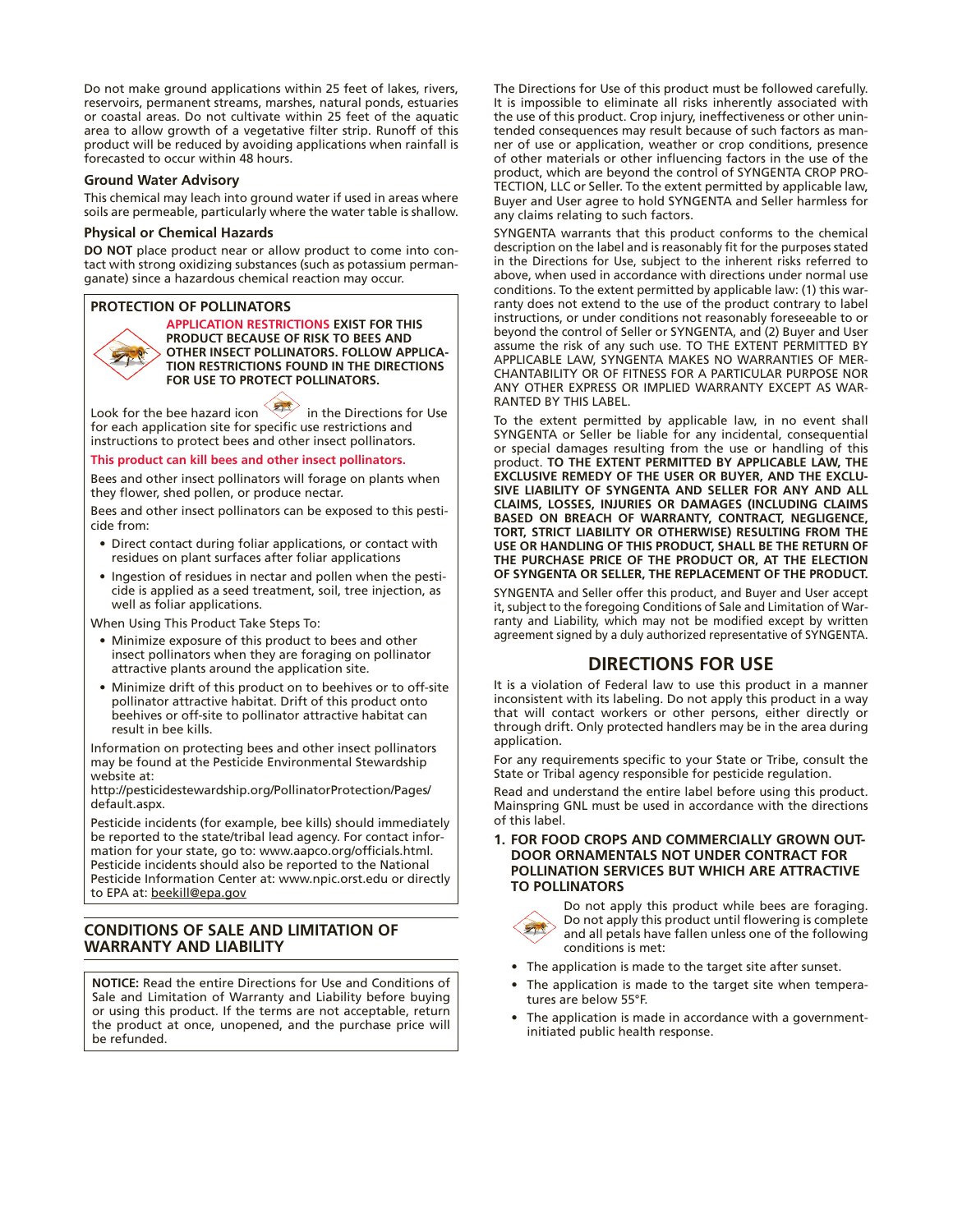- The application is made in accordance with an active stateadministered apiary registry program where beekeepers are notified no less than 48 hours prior to the time of the planned application so that the bees can be removed, covered or otherwise protected prior to spraying.
- The application is made due to an imminent threat of significant crop loss, and a documented determination consistent with an IPM plan or predetermined economic threshold is met. Every effort should be made to notify beekeepers no less than 48 hours prior to the time of the planned application so that the bees can be removed, covered or otherwise protected prior to spraying.

## **NON-AGRICULTURAL PRODUCTS:**

Do not apply Mainspring GNL while bees are foraging. Do not apply Mainspring GNL to plants that are flowering. Only apply after all flower petals have fallen off.

## **AGRICULTURAL USE REQUIREMENTS**

Use this product only in accordance with its labeling and with the Worker Protection Standard, 40 CFR Part 170. This standard contains requirements for the protection of agricultural workers on farms (sod farms included), forests, nurseries, and greenhouses, and handlers of agricultural pesticides. It contains requirements for training, decontamination, notification, and emergency assistance. It also contains specific instructions and exceptions pertaining to the statements on the label about personal protective equipment, restricted-entry interval, and notification to workers (as applicable).

Do not apply this product in a way that will contact workers or other persons, either directly or through drift. Only protected handlers may be in the area during application.

For any requirements specific to your State or Tribe, consult the State or Tribal agency responsible for pesticide regulation.

**Do not enter or allow worker entry into treated areas during the restricted-entry interval (REI) of 4 hours.**

For early entry into treated areas that is permitted under the Worker Protection Standard and that involves contact with anything that has been treated, such as plants, soil, or water, wear:

• Long-sleeved shirt and long pants

• Shoes plus socks

**Exception:** If the product is drenched, soil-injected or soil incorporated, the Worker Protection Standard, under certain circumstances, allows workers to enter the treated area if there will be no contact with anything that has been treated. No restricted-entry interval (REI) is required following soilinjected, soil-incorporated or soil drench application.

#### **NON-AGRICULTURAL USE REQUIREMENTS**

The requirements in this box apply to uses of this product that are not within the scope of the Worker Protection Standard for agricultural pesticides, 40 CFR part 170. The WPS applies when this product is used to produce agricultural plants on farms, forests, nurseries, or greenhouses.

Professional applications to golf courses, residential, industrial and commercial lawns and landscapes, and sports fields are not within the scope of the Worker Protection Standard. Do not enter or allow others to enter the treated area until sprays have dried.

### **USE RESTRICTIONS AND PRECAUTIONS**

#### **• For crops and plants grown outdoors:**

- o Do not apply more than 32 fluid ounces of product per acre per year (equivalent to 0.4 lb of active ingredient per acre per year).
- o Unless otherwise stated for a specific crop or plant, do not apply a total of more than 0.4 lb ai/A of cyantraniliprolecontaining products per year. This is the total from all application methods (e.g., seed, soil, foliar).
- **• DO NOT** allow chemigation water to run off or puddle following application.
- Avoid application to areas that are water logged or saturated or frozen, which will not allow penetration into the root zone of the plant.
- Keep people and pets away from treated area until treatment has dried.
- • Wait a minimum of 7 days to retreat.
- **• Nassau and Suffolk Counties, State of New York:** Mainspring GNL may only be applied for listed greenhouse and interior plantscape uses. **DO NOT** apply Mainspring GNL to any outdoor use site, including shade houses, lath houses or other noenclosed ornamental production structures.

## **PRODUCT INFORMATION**

Mainspring GNL is an insecticide that controls listed insect pests on ornamental plants; ornamental bulb, corm and tuber crops; conifers; Christmas trees; and non-bearing fruit and nut trees grown in greenhouses and nurseries (including field- and container-grown plants grown outdoors and in shade houses, lath houses and other ornamental production structures), conifer nurseries, retail nurseries, residential and commercial landscapes, and interior plantscapes.

Mainspring GNL may be applied to plants and grassy areas that are grown for aesthetic recreational or other property maintenance purposes or climatic modification in or around home lawns, residential dwellings, business and office complexes, shopping complexes, multi-family residential complexes, institutional buildings, airports, cemeteries, interior plantscapes, ornamental gardens, wildlife plantings, parks, playgrounds, schools, daycare facilities, other landscaped areas. Mainspring GNL may also be applied to plants in and around small and large companion animal (including horses) boarding and exercising areas providing the animals exposed to the treated areas are not used for human consumption.

Mainspring GNL can be applied as a foliar spray, a soil broadcast spray, a soil drench, and soil injection and by chemigation. When applied as a foliar spray, the product will have translaminar and systemic movement, providing residual efficacy of foliar insect pests. When Mainspring GNL is applied by drench to the root system of plants, it will be translocated upward in the plant due to its systemic activity. Systemic upward movement in herbaceous plants will be quicker than in those of woody plants, such as trees and shrubs. Soil applications should be made prior to anticipated pest infestation to allow adequate systemic movement to achieve optimum levels of control.

Mainspring GNL controls a broad range of chewing and sucking pests. Insecticidal activity is primarily through ingestion. This results in paralysis, rapid inhibition of feeding and disruption of other key physiological functions. Depending on the target pest, mortality occurs within two to seven days. The rapid cessation of feeding results in less plant injury. It is recommended that Mainspring GNL be applied when pest populations are low to prevent targeted insects from increasing to damaging levels.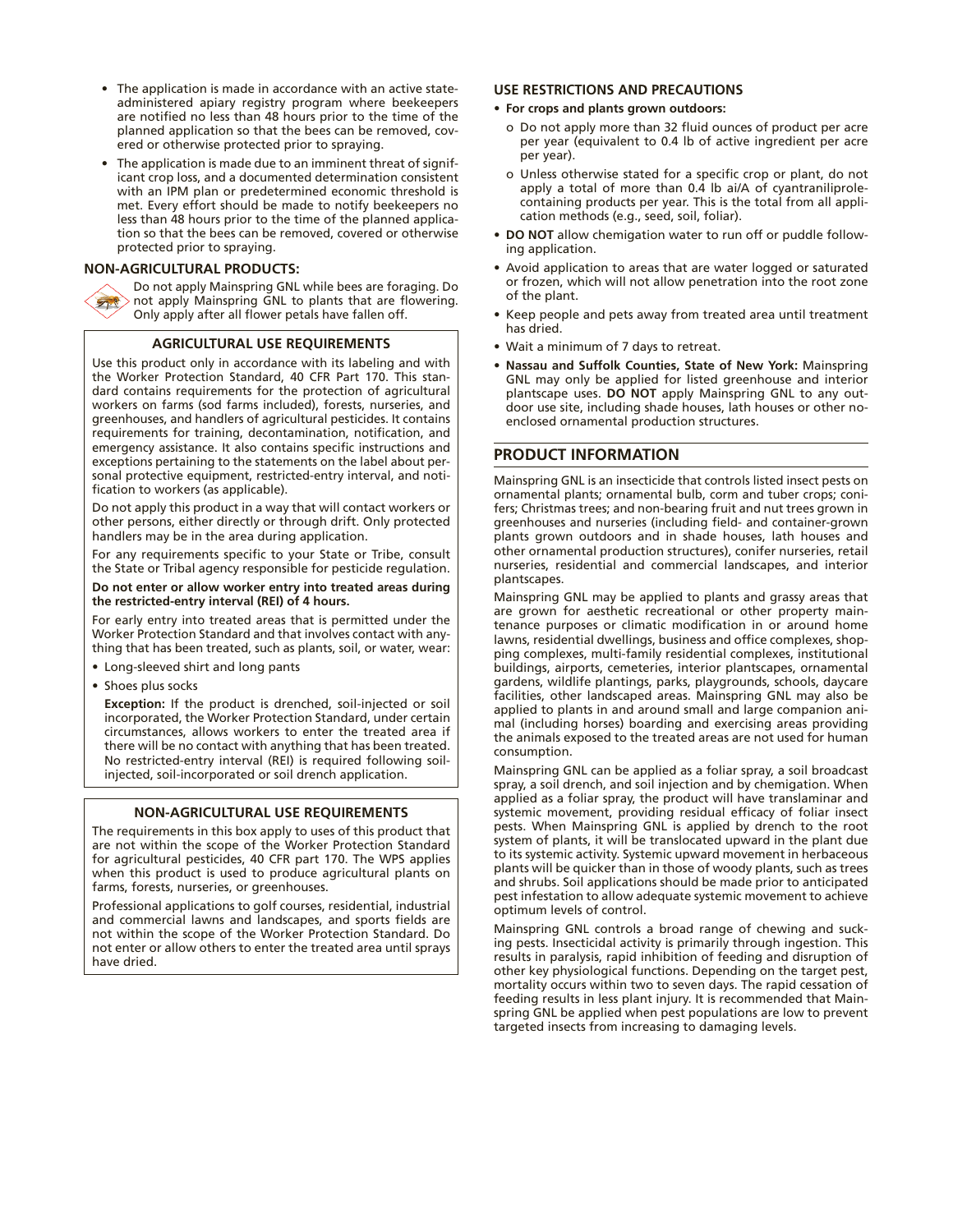## **Integrated Pest Management (IPM) Programs**

Mainspring GNL can be used in an IPM program with biological agents for controlling ornamental pest. Beneficial arthropods can help control other insect and mite pests and reduce the potential for secondary pest outbreaks. Mainspring GNL can reduce the target pest species that serve as a food source for beneficial arthropods, which can indirectly affect their populations. If Mainspring GNL is tank-mixed with a product that negatively impacts beneficial arthropods, the full benefit of Mainspring GNL to an IPM program may not be realized.

#### **Resistance Management**



Mainspring GNL is in GROUP 28 of the EPA's Insecticide and Acaricide Groups based on Target Site of Action.

Some insects are known to develop resistance to products that have been used repeatedly for control. When this occurs, the label use rates can fail to reduce the pest population below threshold levels. As the development of resistance cannot be predicted, the use of this product should conform to resistance management strategies established for the use area. These strategies may include incorporation of cultural and biological control practices, alternation of active classes of insecticides on succeeding generations and targeting the most susceptible life stage. Consult your local Cooperative Extension Service specialist or pest control advisor for the latest information on resistance management in your area or crop.

#### **Plant Safety**

Mainspring GNL has been found to be generally safe when applied according to label use directions to the listed plants. Phytotoxicity testing has not been performed on all possible species and cultivars. Individual plant species or cultivars may be sensitive to the final spray solution, including tank mixes. If local experience is not available, a small number of plants should be treated and observed for phytotoxicity for at least one week before making an application to the entire planting to ensure plant safety.

#### **APPLICATION EQUIPMENT CLEANING**

Prior to application, start with clean, well maintained application equipment. Immediately following application, thoroughly clean all application equipment to reduce the risk of forming hardened deposits that might become difficult to remove. Drain application equipment. Thoroughly rinse application equipment and flush hoses, boom and nozzles with clean water. Clean all other associated application equipment. Take all necessary safety precautions when cleaning equipment. **DO NOT** clean equipment near wells, water sources or desirable vegetation. Dispose of waste rinse water in accordance with local regulations.

#### **CALIBRATION OF APPLICATION EQUIPMENT**

Proper maintenance and calibration of spraying and chemigation equipment are essential for optimal insect pest control. If you have questions about calibration, contact a State Extension Service specialist, the equipment manufacturer or other experts.

A person knowledgeable of the chemigation system and responsible for its operation, or under the supervision of the responsible person, shall shut the system down and make necessary adjustments if the need arises.

#### **MIXING INSTRUCTIONS**

Mainspring GNL is a suspension concentrate (SC) formulation. Mainspring GNL must be diluted with water before application.

Mainspring GNL readily mixes with water and may be used in many different types of application equipment and applied to either the foliage or root system. Mix product with the required amount of water and apply according to label use directions.

The pH of application mixtures containing Mainspring GNL should be adjusted to a pH of 8 or less using a commercially available acidifier. When applying Mainspring GNL by chemigation, adjust the pH of the chemigation systems supply or nurse tank using a commercially available acidifier. Adjust the pH of application mixtures after all products being applied have been added to the tank and uniformly mixed for broadcast and drench applications.

#### **Mixing Directions**

- 1. Use clean, well maintained and properly calibrated application equipment.
- 2. Fill sprayer tank 1/4 to 1/2 full of water.
- 3. Shake the container of Mainspring GNL well before pouring.
- 4. Add the appropriate amount of Mainspring GNL directly into the spray tank.
- 5. If preparing a tank mixture, follow the tank-mixing sequence below.
- 6. Mix the spray solution thoroughly and continue agitation to keep the insecticide in suspension. Use mechanical or hydraulic agitation. Do not use air agitation.
- 7. It is recommended that the mixture not be stored in the spray or mix tank overnight.

#### **Tank mixtures**

Mainspring GNL may be tank-mixed with other pesticides. When tank-mixing Mainspring GNL with other pesticides, observe the restrictions and precautions on all product labels.

- **DO NOT** exceed the label application rates for any product.
- **DO NOT** mix Mainspring GNL with any product containing a label prohibition against such mixing.
- Always follow the tank mix instructions of the product label that is most restrictive.

The physical compatibility of Mainspring GNL may vary with different sources of pesticide products and local cultural practices. A jar compatibility test is recommended prior to tank-mixing with other pesticides, fertilizers or adjuvants to ensure the compatibility of Mainspring GNL with the other products. For a jar compatibility test, mix the proper proportions of any pesticides, adiuvants, or fertilizers in water in a pint or quart jar and allow it to stand at least 20 minutes. If the combination remains mixed or can be re-mixed readily, the mixture is considered physically compatible.

## **Tank-mixing Sequence**

Add different formulation types in the sequence indicated below. Allow time for complete mixing and dispersion after the addition of each product.

- 1. Water-soluble bags
- 2. Water-dispersible granules
- 3. Wettable powders
- 4. Mainspring GNL and other water-based suspension concentrates
- 5. Water-soluble concentrates
- 6. Oil-based suspension concentrates
- 7. Emulsifiable concentrates
- 8. Adjuvants, surfactants, oils
- 9. Soluble fertilizers

## **APPLICATION PROCEDURES**

Mainspring GNL may be used in many different types of application equipment and applied to either the foliage or root system. Mix product with the required amount of water and apply as desired dependent upon the selected use pattern.

Consult your Cooperative Extension Service specialist or pest control advisor for regionally specific information regarding application timing.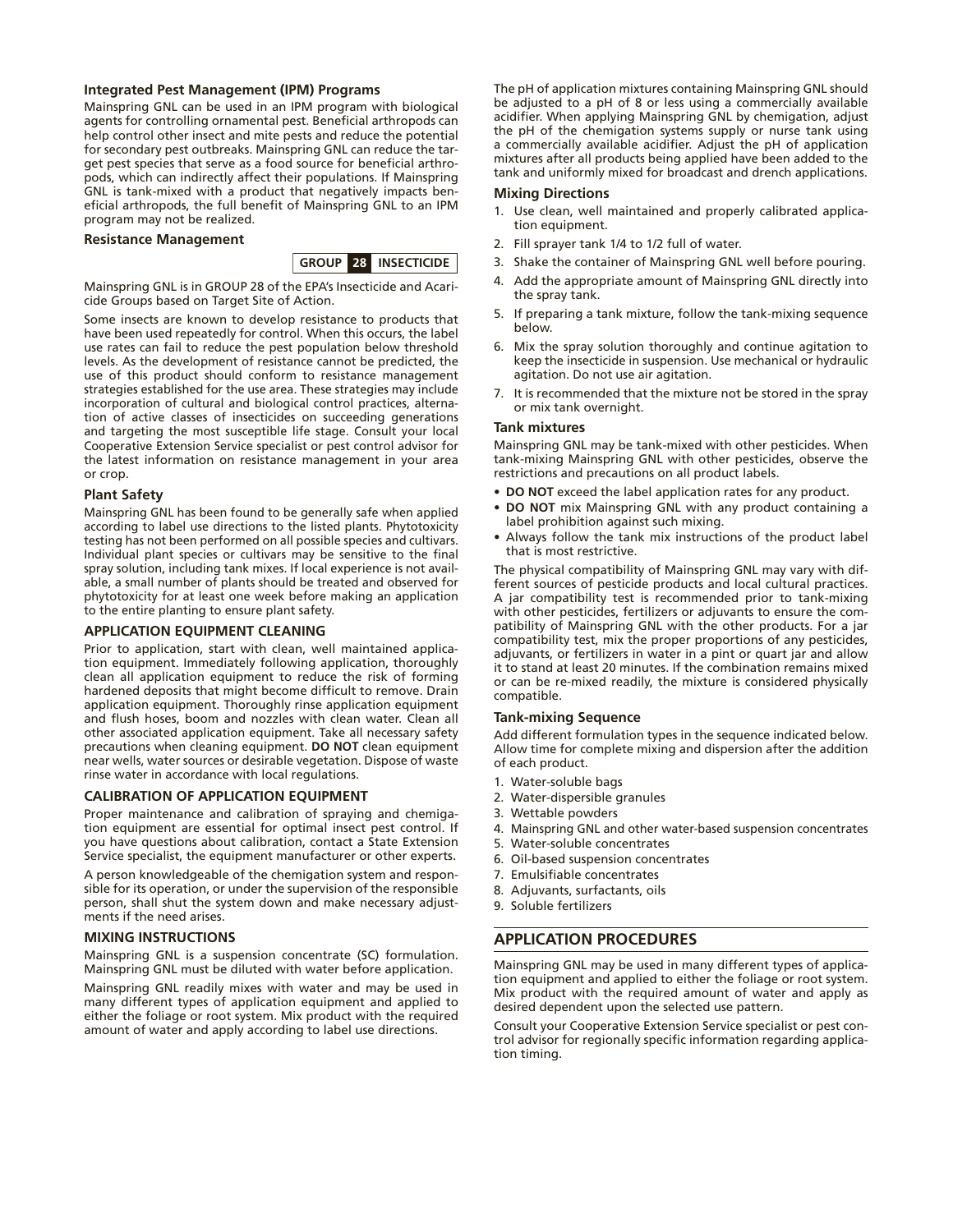#### **SPRAY DRIFT REDUCTION MANAGEMENT**

Do not apply when wind speed favors drift beyond the area intended for treatment. The interaction of many equipment- and weatherrelated factors determines the potential for spray drift. The applicator is responsible for considering all of these factors when making application decisions. Avoiding spray drift is the responsibility of the applicator.

**Importance of Droplet Size:** An important factor influencing drift is droplet size. Select nozzles and pressure that deliver medium spray droplets as indicated in nozzle manufacturer's catalogs and in accordance with ASAE Standard S-572. Nozzles that deliver coarse spray droplets may be used to reduce spray drift provided spray volume per acre (GPA) is increased to maintain crop coverage. For aerial application, spray should be released at the lowest possible height consistent with good pest control and flight safety. Applications more than 10 feet above the crop canopy should be avoided. Low humidity and high temperature increase the evaporation rate of spray droplets and therefore the likelihood of spray drift to aquatic areas. Avoid spraying during conditions of low humidity and/or high temperature.

**Wind Speed Restrictions:** Drift potential increases at wind speeds of less than 3 mph (due to inversion potential) or more than 10 mph. However, many factors, including droplet size, canopy and equipment specifications, determine drift potential at any given wind speed. Do not apply when winds are greater than 15 mph and avoid gusty and windless conditions. Avoiding applications when wind direction is toward an aquatic area can reduce risk exposure to sensitive aquatic areas.

**Restrictions during Temperature Inversions:** Do not make aerial or ground applications during temperature inversions. Drift potential is high during temperature inversions. Temperature inversions restrict vertical air mixing, which causes small suspended droplets to remain close to the ground and move laterally in a concentrated cloud. Temperature inversions are characterized by increasing temperature with altitude and are common on nights with limited cloud cover and light to no wind. They begin to form as the sun sets and often continue into the morning. Their presence can be indicated by ground fog. However, if fog is not present, the movement of smoke from a ground source can also identify inversions. Smoke that layers and moves laterally in a concentrated cloud (under low wind conditions) indicates an inversion, while smoke that moves upward and rapidly dissipates indicates good vertical air mixing.

## **FOLIAR APPLICATION**

Foliar application rates are listed in Table 1. Foliar applications offer locally systemic activity with residual control of listed pests. Mix the Mainspring GNL with the required amount of water and apply as a full coverage foliar spray to control the target pest. Apply Mainspring GNL when pest populations are low to prevent them from increasing to damaging levels

When making foliar applications to plants with hard-to-wet foliage, such as holly, ivy, or pine, the addition of a spreading adjuvant is recommended. Do not use adjuvants with binding or sticking properties as these may reduce absorption of Mainspring GNL by the plant. Use sufficient water volume to provide thorough and uniform coverage. Avoid making applications where uniform coverage cannot be obtained or where excessive spray drift can occur.

If making a low volume, or mist-type application, use the equivalent amount of product as you would when making an application with higher volumes of water for a given area.

#### **TABLE 1. FOLIAR APPLICATION TO LISTED PLANTS GROWN IN GREENHOUSES, NURSERIES (INCLUDING FIELD- AND CONTAINER-GROWN PLANTS IN SHADE AND LATH HOUSES) AND INTERIOR PLANTSCAPES, AND RESI-DENTIAL AND COMMERCIAL LANDSCAPES**

## **Ornamentals**

| Breeding crops<br>Bulb, corm and tuber crops<br>(such as tulips, calla lilies)<br>Evergreens, including conifers<br>Flowering plants<br>Flowers grown for seed<br>production                                                                                                                             | Foliage plants<br>Ground covers<br>Ornamental grasses<br>Palms<br>Perennial plants<br>Pot and bedding plants | Shrubs<br>Succulents<br>Trees, including<br>non-bearing fruit<br>and nut trees <sup>1</sup><br>Vines (non-bearing) <sup>1</sup> |  |  |  |
|----------------------------------------------------------------------------------------------------------------------------------------------------------------------------------------------------------------------------------------------------------------------------------------------------------|--------------------------------------------------------------------------------------------------------------|---------------------------------------------------------------------------------------------------------------------------------|--|--|--|
| <b>Target Pests</b>                                                                                                                                                                                                                                                                                      | Amount of<br><b>Mainspring GNL</b>                                                                           | <b>Use Directions</b>                                                                                                           |  |  |  |
| Aphids                                                                                                                                                                                                                                                                                                   | 4 – 8 fl oz per 100 gal<br>$1.2 - 2.4$ ml per gal                                                            | Start treatments at first<br>signs of pest infestation.                                                                         |  |  |  |
| Lace bugs<br>Leaf-feeding beetles (such as<br>Japanese beetle adults and<br>viburnum leaf beetle larvae)<br>Leaf-feeding caterpillars<br>(such as fall webworms, gypsy<br>moths, redbud leaf-folders)<br>Leafminers<br>Soft scales (such as oak<br>lecanium scales)<br>Thrips<br>Whiteflies <sup>2</sup> | $2 - 8$ fl oz per 100 gal<br>$0.6 - 2.4$ ml per gal                                                          | Reapply on a 7- to<br>14-day interval.                                                                                          |  |  |  |
| All pests listed above -<br>maximum residual control                                                                                                                                                                                                                                                     | 16 fl oz per 100 gal<br>4.7 ml per gal                                                                       |                                                                                                                                 |  |  |  |
| <b>USE RESTRICTIONS</b>                                                                                                                                                                                                                                                                                  |                                                                                                              |                                                                                                                                 |  |  |  |

**Maximum Rate per Crop:**

For crops and plants grown indoors, do not apply more than 32 fl oz of Mainspring GNL per acre per crop per year (equivalent to 0.4 lb of active ingredient per acre per crop per year).

For crops and plants grown outdoors, do not apply more than 32 fl oz of Mainspring GNL per acre per year (equivalent to 0.4 lb of active ingredient per acre per year).

#### One fl oz = 29.5 milliliters

1Non-bearing fruit and nut trees and vines are those trees and vines that will not bear edible fruit or nuts for one year after application.

2May observe less activity on *Trialeurodes* spp.

#### **BROADCAST APPLICATION**

Broadcast applications of Mainspring GNL may be applied for white grub, annual bluegrass weevils, billbugs, chinch bugs (suppression), turf caterpillars, European crane flies, and spittlebugs in grassy, weedy, or bare soil areas, including residential and commercial landscapes. Broadcast application rates for these areas are presented in **Table 2**. Apply in sufficient water to uniformly cover the area being treated (a minimum of 2 gallons per 1,000 square feet is recommended). Irrigate immediately after application or allow rainfall to move the product into the soil. Use properly calibrated application equipment that will produce a uniform, coarse droplet spray, using a low pressure setting to eliminate off target drift. Mainspring GNL may be applied either before planting or after plants have been established.

#### **APPLICATION TIMING**

**White Grubs:** Apply Mainspring GNL from [April][May][June] to [early] September for preventative and early curative control of listed white grub species. The need for an application may be based on historical monitoring of the site, previous records or experiences, current season adult trapping or other methods. Irrigate turf immediately after application or allow rainfall to move the product into the soil.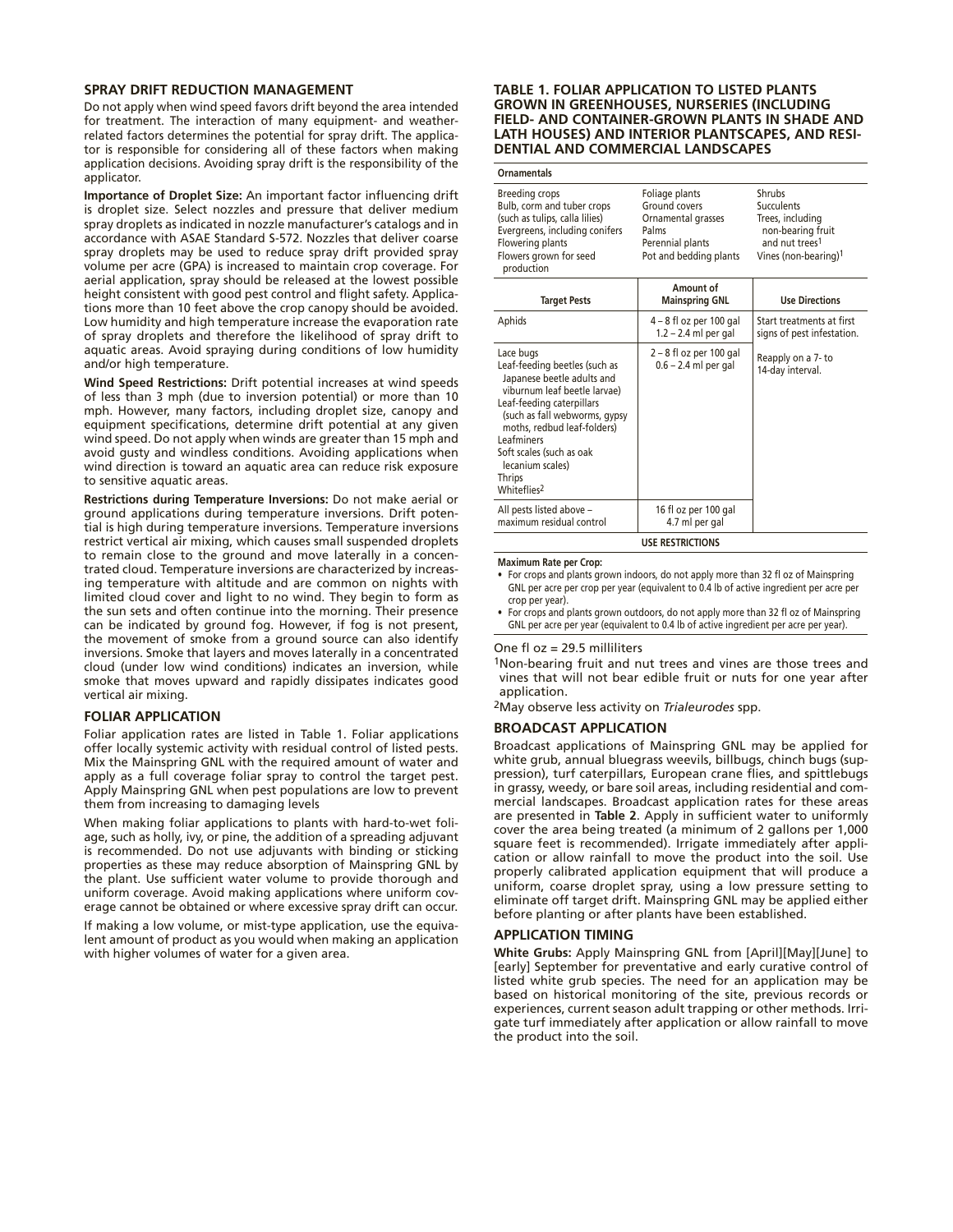**Annual Bluegrass Weevil:** Apply Mainspring GNL when overwintered adult annual bluegrass weevils are observed in late April or early May to prevent damage from first generation larvae in late-May and June. An application of Mainspring GNL at this time will also provide white grub control.

**Billbugs:** Apply Mainspring GNL when overwintered adult billbugs are first observed. This will usually occur in late April or early May in regions with cool-season turfgrasses. An application of Mainspring GNL at this time will also provide white grub control.

**Chinch Bugs:** For suppression of chinch bugs, apply Mainspring GNL before eggs hatch.

**European Crane Fly:** Apply Mainspring GNL between July and November to control the fall generation of European crane fly larvae in turfgrass. An application of Mainspring GNL in early July will also provide excellent white grub control. The higher rate listed in **Table 1** may be required to achieve control when applications are made in November.

**Spittlebugs:** Mainspring GNL will provide control of two-lined spittlebug when applications are made in spring or summer.

**Turf Caterpillars:** Mainspring GNL will provide excellent curative and residual caterpillar control in turfgrass. To ensure optimum control, delay watering (irrigation) or mowing for 24 hours after application. Mowing vegetation to lowest possible height will ensure more consistent control. Apply in sufficient water to uniformly cover the area being treated (a minimum of 2 gallons per 1,000 square feet is recommended for grassy, weedy, or bare soil areas).

## **TABLE 2: BROADCAST APPLICATIONS OF MAINSPRING GNL IN AND AROUND GREENHOUSES, NURSERIES, INTERIOR PLANTSCAPES, LATH AND SHADE HOUSES, AND RESIDENTIAL AND COMMERCIAL LANDSCAPES.**

#### **Use Sites**

Grassy, weedy, mulched or bare soil areas in and around greenhouses, nurseries, interior plantscapes, lathhouses, shadehouses and residential and commercial landscapes. Also for areas under trees and shrubs that are being grown in-ground.

| <b>Target Pest</b>                                                                                                                                                                                                                                                         | <b>Application</b><br><b>Rate (Product</b><br>per Acre) | <b>Application</b><br><b>Rate (Product</b><br>per 1,000 sq ft) | <b>Use Directions</b>                                                                                                                                                                              |
|----------------------------------------------------------------------------------------------------------------------------------------------------------------------------------------------------------------------------------------------------------------------------|---------------------------------------------------------|----------------------------------------------------------------|----------------------------------------------------------------------------------------------------------------------------------------------------------------------------------------------------|
| Turf caterpillars<br>(including armyworms,<br>cutworms, and sod<br>webworms)                                                                                                                                                                                               | $2 - 16$ fl oz                                          | $0.046 - 0.367$ fl oz<br>$1.4 - 10.9$ ml                       | Mowing vegetation to<br>lowest possible height<br>prior to application will<br>ensure more consistent                                                                                              |
| White grubs<br>(including Aphodius spp.,<br>Asiatic garden beetle,<br>black turfgrass ataenius <sup>1</sup> ,<br>Japanese beetle, May/<br>June beetles (Phyllophaga<br>spp.), northern masked<br>chafer, oriental beetle.<br>southern masked chafer<br>and sugarcane grub) | $8 - 16$ fl oz                                          | $0.184 - 0.367$ fl oz<br>$5.4 - 10.9$ ml                       | control.<br>Apply in sufficient water<br>to uniformly cover the<br>area being treated (a<br>minimum of 2 gal/1,000<br>sq ft is recommended<br>for grassy, weedy,<br>mulched or bare soil<br>areas. |
| Annual bluegrass weevil                                                                                                                                                                                                                                                    | $12 - 20$ fl oz                                         | $0.275 - 0.459$ fl oz<br>$8.1 - 13.6$ ml                       |                                                                                                                                                                                                    |
| <b>Billbugs</b>                                                                                                                                                                                                                                                            | $8 - 20$ fl oz                                          | $0.184 - 0.459$ fl oz<br>$5.4 - 13.6$ ml                       |                                                                                                                                                                                                    |
| Chinch bugs (suppression<br>only)                                                                                                                                                                                                                                          | $8 - 20$ fl oz                                          | $0.184 - 0.459$ fl oz<br>$5.4 - 13.6$ ml                       |                                                                                                                                                                                                    |
| European Crane Fly                                                                                                                                                                                                                                                         | $8 - 16$ fl oz                                          | $0.184 - 0.367$ fl oz<br>$5.4 - 10.9$ ml                       |                                                                                                                                                                                                    |
| Spittlebugs                                                                                                                                                                                                                                                                | $12 - 20$ fl oz                                         | $0.275 - 0.459$ fl oz<br>$8.1 - 13.6$ ml                       |                                                                                                                                                                                                    |

#### **USE RESTRICTION**

**Maximum Rate per Crop:** For crops and plants grown outdoors, do not apply more than 32 fl oz of Mainspring GNL/A per year (equivalent to 0.4 lb of active ingredient/A per year).

1 Applications targeting black turfgrass ataenius larvae should be made from peak adult flight through peak egg hatch to ensure control of the first-generation larvae. A second application may be required to control second-generation black turfgrass aetaenius.

#### **APPLICATION TO SOIL MEDIA**

Mainspring GNL can be applied to the growing media of containerized plants to control listed ornamental pests. Apply Mainspring GNL when pest populations are low to prevent the increase of that population to damaging levels. Apply to moist soil media. **DO NOT** apply to dry or saturated soil media. For optimal performance, **DO NOT** apply drench to soil media until roots have grown after transplanting. **DO NOT** leach treated soil media for at least 7 days after application or performance may be reduced. Heavy rainfall or excessive irrigation after application could reduce insect control performance. In general, higher rates will be needed to control insect pests on woody plants as compared to those on herbaceous plants.

## **Drench Application**

For drench applications, prepare a dilute drench solution by mixing Mainspring GNL in water at the rate listed in **Table 3**. Apply drench solution to containers, flats, trays, benches or beds according to the application rates given in **Table 3**. Drench volume should be sufficient to thoroughly wet soil media without overflowing or leaching from the container. Follow the drench application with moderate irrigation. Irrigate carefully during the next 10 days to avoid loss of active ingredient from the container.

## **TABLE 3. DRENCH APPLICATION TO SOIL MEDIA OF LISTED CONTAINERIZED PLANTS GROWN IN GREENHOUSES, NURSERIES (INCLUDING FIELD- AND CONTAINER-GROWN PLANTS IN SHADE AND LATH HOUSES), INTERIOR PLANTSCAPES, AND RESIDENTIAL AND COMMERCIAL LANDSCAPES**

| <b>Ornamentals</b>                                                                                                                                                                                                               |                                                         |                                                                                                                                                                                                                                   |                                                                                                                                                                     |                                                                                                                                                                                                                                                                                                                                                        |
|----------------------------------------------------------------------------------------------------------------------------------------------------------------------------------------------------------------------------------|---------------------------------------------------------|-----------------------------------------------------------------------------------------------------------------------------------------------------------------------------------------------------------------------------------|---------------------------------------------------------------------------------------------------------------------------------------------------------------------|--------------------------------------------------------------------------------------------------------------------------------------------------------------------------------------------------------------------------------------------------------------------------------------------------------------------------------------------------------|
| <b>Breeding crops</b><br>Bulb, corm and tuber crops<br>(such as tulips, calla lilies)<br>Evergreens, including conifers<br>Flowering plants<br>Flowers grown for seed production                                                 |                                                         | Foliage plants<br>Ground covers<br>Ornamental grasses<br>Palms<br>Perennial plants<br>Pot and bedding plants                                                                                                                      |                                                                                                                                                                     | Shrubs<br><b>Succulents</b><br>Trees, including<br>non-bearing fruit<br>and nut trees <sup>1</sup><br>Vines (non-bearing)1                                                                                                                                                                                                                             |
| <b>Target Pests</b>                                                                                                                                                                                                              | Amount of<br><b>Mainspring GNL</b>                      |                                                                                                                                                                                                                                   | Amount of drench solution to<br>apply per container                                                                                                                 | <b>Use Directions</b>                                                                                                                                                                                                                                                                                                                                  |
| Aphids<br>Leaf-feeding<br>caterpillars (such<br>as armyworms<br>and loopers)<br>Leafminers<br>Thrips (foliar<br>feeding)<br>Whiteflies (such<br>as Bemesia spp.<br>(Biotype B & Q)) <sup>2</sup><br>Other<br>ornamental<br>pests | 8 - 12 fl oz per<br>$100$ gal<br>$24 - 36$ m<br>per gal | <b>Container Size</b><br>(inches)<br>4<br>5<br>6<br>7<br>8<br>10<br>For larger containers, apply<br>6 - 8 fl oz of dilute solution per<br>gallon of soil media.<br>For flats, trays, benches, or<br>drench solution to adequately | Fl oz solution/<br>container<br>$2 - 3$<br>$3 - 4$<br>4<br>$5 - 7$<br>$6 - 10$<br>$16 - 20$<br>beds, apply sufficient amount of<br>wet soil media without leaching. | Start treatment at<br>the first sign of pest<br>infestation. Reapply as<br>needed according to<br>use directions.<br>Apply the specified<br>volume of product to<br>the growing container<br>based on container<br>size. Follow with<br>moderate irrigation.<br>Irrigate carefully over<br>the next 10 days and<br>avoid leaching of the<br>container. |
|                                                                                                                                                                                                                                  |                                                         | <b>USE RESTRICTIONS</b>                                                                                                                                                                                                           |                                                                                                                                                                     |                                                                                                                                                                                                                                                                                                                                                        |

#### **Maximum Rate per Crop:**

• For crops and plants grown indoors, do not apply more than 32 fl oz Mainspring GNL per acre

per crop per year (equivalent to 0.4 lb of active ingredient per acre per crop per year). • For crops and plants grown outdoors, do not apply more than 32 fl oz Mainspring GNL per acre

per year (equivalent to 0.4 lb of active ingredient per acre per year).

One fl oz = 29.5 milliliters

1 Non-bearing fruit and nut trees and vines are those trees and vines that will not bear edible fruit or nuts for one year after application.

2 May observe less activity on *Trialeurodes* spp.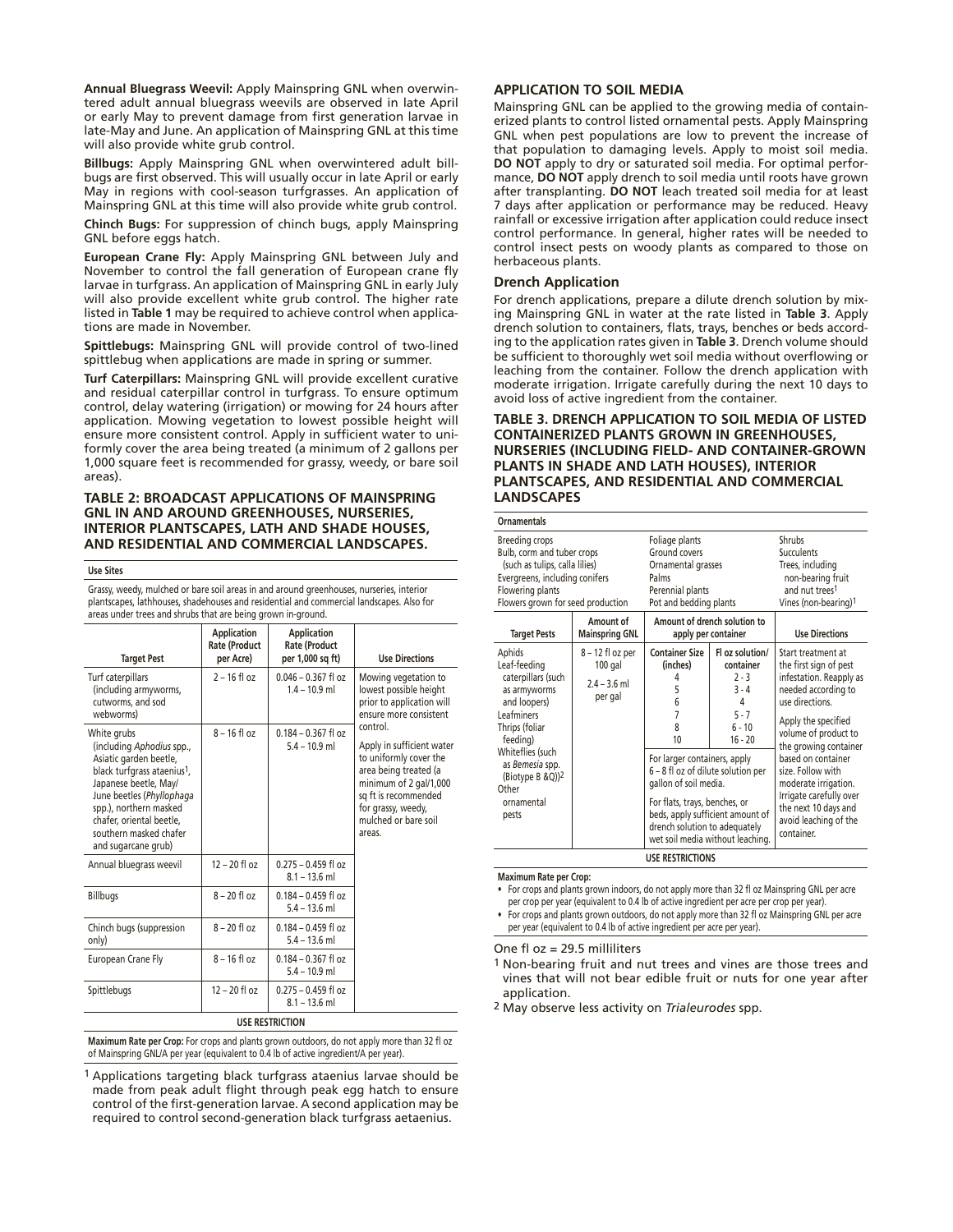## **Application through Irrigation systems (Chemigation)**

Mainspring GNL may be applied by injection into an irrigation system, either alone or in combination with other pesticides or chemicals that are registered for application through irrigation systems. Dilution ratios are normally 1:100 to 1:200, depending on the system. Application dosages are presented in **Table 4** below.

Apply this product only through micro-irrigation (individual spaghetti tube), drip irrigation, overhead irrigation, ebb and flood irrigation, or motorized calibrated irrigation equipment. **DO NOT** apply through any other type of irrigation system. Non-uniform distribution of Mainspring GNL applied by chemigation can result in reduced product effectiveness.

Apply Mainspring GNL under the instructions specified in the specific use recommendations and not according to the irrigation schedule unless the events coincide. In general, set the equipment to apply the minimum amount of water per acre. Run the system at 86–90% of the manufacturer's maximum rated travel speed.

Users should check with state and local regulatory agencies for potential use restrictions before applying any agricultural chemical through sprinkler irrigation equipment.

If you have questions about calibration, you should contact State Extension Service specialists, equipment manufacturers, or other experts. A person knowledgeable of the chemigation system and responsible for its operation, or under the supervision of the responsible person, shall shut the system down and make necessary adjustments should the need arise.

#### **Using Water from Public Water Systems**

DO NOT APPLY MAINSPRING GNL THROUGH ANY IRRIGATION SYSTEM PHYSICALLY CONNECTED TO A PUBLIC WATER SYSTEM.

Public water system means a system for the provision to the public of piped water for human consumption if such system has at least 15 service connections or regularly serves an average of at least 25 individuals daily at least 60 days per year. Mainspring GNL may be applied through irrigation systems which may be supplied by a public water system ONLY if the water from the public water system is discharged into a reservoir tank prior to pesticide introduction. There shall be a complete physical break (air gap) between the outlet end of the fill pipe and to top or overflow rim of the reservoir tank of at least twice the inside diameter of the fill pipe. Before beginning chemigation, always make sure that the air gap exists and that there is no blockage of the overflow of the reservoir tank.

Any irrigation system using water supplied from a public water system must also meet the following requirements:

#### **Operating Instructions for All Recommended Types of Irrigation Systems**

- 1. The system must be calibrated to uniformly apply the rates specified. If you have questions about calibration, you should contact State Extension Service specialists, equipment manufacturers, or other experts.
- 2. The system must contain a functional check valve, vacuum relief valve, and low pressure drain appropriately located on the irrigation pipeline to prevent water source contamination from backflow.
- 3. The pesticide injection pipeline must contain a functional, automatic, quick-closing, check valve to prevent the flow of fluid back toward the injection pump.
- 4. The pesticide injection pipeline must also contain a functional, normally closed, solenoid-operated valve located on the intake side of the injection pump and connected to the system interlock to prevent fluid from being withdrawn from the supply tank when the irrigation system is either automatically or manually shut down.
- 5. The system must contain functional interlocking controls to automatically shut off the pesticide injection pump when the water pump motor stops.
- 6. The irrigation line or water pump must include a functional pressure switch which will stop the water pump motor when the water pressure decreases to the point where pesticide distribution is adversely affected.
- 7. Systems must use a metering pump, such as a positive displacement injection pump (e.g., diaphragm pump) effectively designed and constructed of materials that are compatible with pesticides and capable of being fitted with a system interlock.
- 8. Do not apply when wind speed favors drift beyond the area intended for treatment.

## **Chemigation using Micro, Drip, Overhead or Motorized Irrigation Equipment**

To prepare injector tank solution, add Mainspring GNL to 1 gallon of injector tank water. An injection ratio of 1:100 is recommended (1 part injector tank solution to 100 parts irrigation water).

## **TABLE 4. CHEMIGATION USING MICRO, DRIP, OVERHEAD, OR MOTORIZED IRRIGATION EQUIPMENT OF SOIL MEDIA OF CONTAINERIZED PLANTS GROWN IN GREENHOUSES, NURSERIES (INCLUDING FIELD- AND CONTAINER-GROWN PLANTS IN SHADE AND LATH HOUSES), RESIDENTIAL AND COMMERCIAL LANDSCAPES, AND INTERIOR PLANTSCAPES**

| <b>Ornamentals</b>                                                                                                                                                           |                                                                                                                   |                                                 |                                                                                                                                                                                            |
|------------------------------------------------------------------------------------------------------------------------------------------------------------------------------|-------------------------------------------------------------------------------------------------------------------|-------------------------------------------------|--------------------------------------------------------------------------------------------------------------------------------------------------------------------------------------------|
| Breeding crops<br>Bulb, corm and tuber crops<br>(such as tulips, calla lilies)<br>Evergreens, including conifers<br>Flowering plants<br>Flowers grown for seed<br>production | Foliage plants<br>Ground covers<br>Ornamental grasses<br>Palms<br>Perennial plants<br>Pot and bedding plants      |                                                 | Shrubs<br><b>Succulents</b><br>Trees, including non-<br>bearing fruit and nut trees <sup>1</sup><br>Vines (non-bearing)1                                                                   |
| <b>Target Pests</b>                                                                                                                                                          | <b>Chemigation Rate</b>                                                                                           |                                                 | <b>Use Directions</b>                                                                                                                                                                      |
| Aphids<br>Leaf-feeding caterpillars<br>(such as armyworms and                                                                                                                | Injection<br>Ratio                                                                                                | Fl oz product/<br>gallon injector<br>tank water | Start treatments prior to estab-<br>lishment of high pest pressure<br>and reapply as needed.                                                                                               |
| loopers)<br>Leafminers                                                                                                                                                       | 1 to 100                                                                                                          | $8 - 12$                                        | Apply the specified volume                                                                                                                                                                 |
| Thrips (foliar feeding)<br>Whiteflies (such as<br>Bemesia spp. (Biotype B &Q)) <sup>2</sup><br>Other ornamental pests                                                        | Irrigation system should be<br>calibrated to deliver 6-8 fl oz<br>of dilute solution per gallon<br>of soil media. |                                                 | of product to the growing<br>container based on container<br>size. Follow with moderate<br>irrigation. Irrigate carefully<br>over the next 10 days and avoid<br>leaching of the container. |

### **USE RESTRICTIONS**

#### **Maximum Rate per Crop:**

- • For crops and plants grown indoors, do not apply more than 32 fl oz Mainspring GNL per acre per crop per year (equivalent to 0.4 lb of active ingredient per acre per crop per year).
- For crops and plants grown outdoors, do not apply more than 32 fl oz Mainspring GNL per acre per year (equivalent to 0.4 lb of active ingredient per acre per year).

#### One fl oz = 29.5 milliliters

- 1 Non-bearing fruit and nut trees and vines are those trees and vines that will not bear edible fruit or nuts for one year after application.
- 2 May observe less activity on *Trialeurodes* spp.

#### **Ebb-and-Flood Chemigation**

To calculate the volume of water needed for chemigation using ebb-and-flood irrigation:

- 1. Bring a minimum of 10 containers to a soil moisture of field capacity.
- 2. Allow the soil media to dry.
- 3. Bring the containers back to field capacity.
- 4. Multiply the amount of water needed to bring the soil in a single container back to field capacity by the total number of containers to be chemigated.
- 5. Add this volume to the amount of water needed to flood the area to be treated.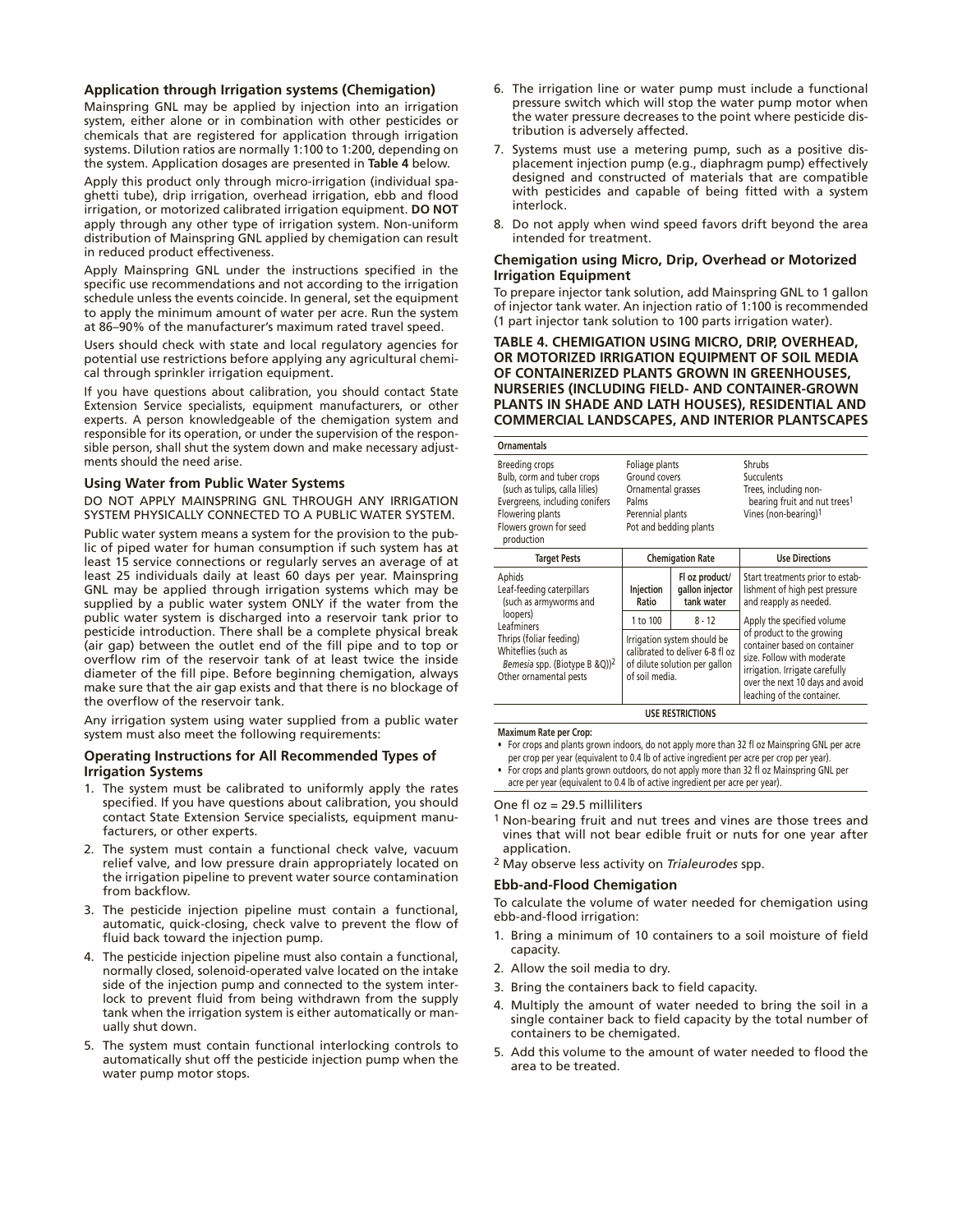## **TABLE 5. CHEMIGATION (EBB-AND-FLOOD) OF SOIL MEDIA OF CONTAINERIZED PLANTS GROWN IN GREENHOUSES AND INTERIOR PLANTSCAPES**

| <b>Ornamentals</b>                                                                                                                                                                  |                                                                                                              |                                                                                          |                                                                                                                                                                           |
|-------------------------------------------------------------------------------------------------------------------------------------------------------------------------------------|--------------------------------------------------------------------------------------------------------------|------------------------------------------------------------------------------------------|---------------------------------------------------------------------------------------------------------------------------------------------------------------------------|
| <b>Breeding crops</b><br>Bulb, corm and tuber crops<br>(such as tulips, calla lilies)<br>Evergreens, including conifers<br>Flowering plants<br>Flowers grown for seed<br>production | Foliage plants<br>Ground covers<br>Ornamental grasses<br>Palms<br>Perennial plants<br>Pot and bedding plants |                                                                                          | Shrubs<br><b>Succulents</b><br>Trees, including non-bearing<br>fruit and nut trees <sup>1</sup><br>Vines (non-bearing) <sup>1</sup>                                       |
| <b>Target Pests</b>                                                                                                                                                                 | <b>Chemigation Rate</b>                                                                                      |                                                                                          | <b>Use Directions</b>                                                                                                                                                     |
| Aphids<br>Leaf-feeding caterpillars<br>(such as armyworms and                                                                                                                       | Container<br>Size<br>(inches)                                                                                | Fl oz Mainspring<br>GNL/<br>1,000 containers                                             | Start treatment at the first<br>sign of pest infestation.<br>Reapply as needed according                                                                                  |
| loopers)<br>Leafminers<br>Thrips (foliar feeding)<br>Whiteflies (such as<br>Bemesia spp.<br>(Biotype B $&$ Q)) <sup>2</sup>                                                         | 4<br>5<br>6<br>8<br>10                                                                                       | $1.9 - 2.8$<br>$2.5 - 3.8$<br>$2.5 - 3.8$<br>$4.4 - 6.6$<br>$6.3 - 9.5$<br>$12.7 - 19.0$ | to use directions.<br>Apply the specified volume<br>of product to the growing<br>container based on container<br>size. Follow with moderate<br>irrigation. Irrigate care- |

fl oz of Mainspring GNL per 1,000 gallons of soil media.

fully over the next 10 days and avoid leaching of the

container.

**USE RESTRICTION**

For larger containers, apply 6

**Maximum Rate per Crop:** For crops and plants grown indoors, do not apply more than 32 fl oz of product per acre per crop per year (equivalent to 0.4 lb of active ingredient per acre per crop per year).

One fl oz = 29.5 milliliters

- 1 Non-bearing fruit and nut trees and vines are those trees and vines that will not bear edible fruit or nuts for one year after application.
- 2 May observe less activity on *Trialeurodes* spp.

## **IN-GROUND SOIL DRENCH & INJECTION APPLICATIONS**

Mainspring GNL is a systemic product and will be translocated upward into the plant from root uptake. Soil treatment application rates are listed in **Table 6**. To assure optimum effectiveness, the product must be placed where the growing portion of the target plant can absorb the active ingredient. For this reason, basal application within one to three feet of the root flare of trees and shrubs is recommended. Application can be made by soil injection, soil drenches and soil broadcast sprays. When making soil applications to plants with woody stems, systemic activity will be delayed until the active ingredient is translocated throughout the plant. In some cases, this delay could be 60 days or longer. For this reason, applications should be made prior to anticipated pest infestation to achieve optimum levels of control.

## **Calculations for soil injection/drench applications of Mainspring GNL:**

- 1: Calibrate the application equipment to determine its flow rate in gallons per minute.
- 2: Select an injecting/drenching volume per inch of tree diameter at breast height (DBH) or foot of shrub height.
- 3: Refer to the **Table 7** below to determine the amount of time that is required to deliver the desired volume per injection/ drench site. The example highlighted in **Table 7** shows that 10 seconds are required per inch of tree DBH or foot of shrub height when injecting/drenching 1 quart of solution per site using a flow rate of 1.5 gallons per minute.
- 4: Determine how much solution to mix.
- 5: Refer to the **Table 8** below to determine the amount of Mainspring GNL that must be mixed in the desired volume of water based on the injection volume identified above.

## **TABLE 6. SPECIFIC USE INSTRUCTIONS FOR SYSTEMIC SOIL TREATMENTS WITH MAINSPRING GNL TO IN-GROUND-GROWN PLANTS IN AND AROUND GREENHOUSES, NURSER-IES (INCLUDING FIELD- AND CONTAINER-GROWN PLANTS IN SHADE AND LATH HOUSES), INTERIOR PLANTSCAPES, AND COMMERCIAL AND RESIDENTIAL LANDSCAPES**

**Ornamentals**

| Evergreens, including conifers<br>Foliage plants                                                                                                                                                                                                                                                                                                                                                                                                                  | Palms<br>Shrubs                                                                           | Trees, including non-bearing<br>fruit and nut trees1                                                                                                                                                                                                                                                                                    |
|-------------------------------------------------------------------------------------------------------------------------------------------------------------------------------------------------------------------------------------------------------------------------------------------------------------------------------------------------------------------------------------------------------------------------------------------------------------------|-------------------------------------------------------------------------------------------|-----------------------------------------------------------------------------------------------------------------------------------------------------------------------------------------------------------------------------------------------------------------------------------------------------------------------------------------|
| <b>Target Pests</b>                                                                                                                                                                                                                                                                                                                                                                                                                                               | Dosage (per foot of<br>height or per inch of<br>trunk diameter<br>at breast height {DBH}) | <b>Use Directions</b>                                                                                                                                                                                                                                                                                                                   |
| Aphids (such as Spirea aphids)<br>Lace bugs<br>Soft scales (such as Magnolia scale)                                                                                                                                                                                                                                                                                                                                                                               | $0.125 - 0.25$ fl oz                                                                      | Soil Drench: Mix required dose<br>in water and uniformly apply<br>to soil around base of the                                                                                                                                                                                                                                            |
| Adelgids (including hemlock<br>woolly adelgid)<br>Borers (including beetle and<br>caterpillar larvae)<br>Leaf-feeding beetles<br>(Including elm flea weevils<br>and Japanese beetle adults)<br>Leaf-feeding caterpillars<br>(including redbud leaf-<br>folders and gypsy moths)<br>Leafminers (including birch<br>leafminers and boxwood<br>leafminers)<br>Plant bugs (including<br>honeylocust plant bugs)<br>Psyllids (including boxwood psyllid)<br>Whiteflies | $0.25$ fl oz                                                                              | plant. Refer to Tables 7 and 8<br>for proper calibration and<br>mixing. Pull back mulch before<br>drenching. Keep soil moist for<br>7 days after application.<br>Soil Injection: Mix require<br>dose in water and inject into<br>soil around the base of the<br>plant. Refer to Tables 7 and<br>8 for proper calibration and<br>mixing. |
|                                                                                                                                                                                                                                                                                                                                                                                                                                                                   | <b>USE RESTRICTIONS</b>                                                                   |                                                                                                                                                                                                                                                                                                                                         |

**Maximum Rate per Crop:**

- • For crops and plants grown indoors, do not apply more than 32 fl oz Mainspring GNL per acre
- per crop per year (equivalent to 0.4 lb of active ingredient per acre per crop per year). • For crops and plants grown outdoors, do not apply more than 32 fl oz Mainspring GNL per acre per year (equivalent to 0.4 lb of active ingredient per acre per year).
- 1 Non-bearing fruit and nut trees and vines are those trees and vines that will not bear fruit or nuts for one year after application.

## **TABLE 7: ORNAMENTAL SOIL TREATMENT APPLICATION CALIBRATION CHART**

| Volume per | Flow Rate (Gallons per minute) |                     |           |                     |           |                     |
|------------|--------------------------------|---------------------|-----------|---------------------|-----------|---------------------|
| Site*      | 0.5 gallon                     | 0.75 gallon         | 1 gallon  | 1.5 gallons         | 2 gallons | 3 gallons           |
| 1 pint     | 15.0 sec                       | 10.0 <sub>sec</sub> | 7.5 sec   | 5.0 <sub>sec</sub>  | 3.75 sec  | 2.5 sec.            |
| 1 quart    | 30.0 sec                       | 20.0 <sub>sec</sub> | 15.0 sec  | 10.0 <sub>sec</sub> | $7.5$ sec | 5.0 sec             |
| 2 quarts   | $1.0 \text{ min}$              | 40.0 sec            | 30.0 sec  | 20.0 <sub>sec</sub> | 15.0 sec  | 10.0 sec            |
| 1 gallon   | $2.0 \text{ min}$              | 1 min 20 sec        | $1.0$ min | 40.0 sec            | 30.0 sec  | 20.0 <sub>sec</sub> |

**\***Site = Soil injection site – the selected volume is applied per inch of tree DBH or foot of shrub

## **TABLE 8: ORNAMENTAL SOIL TREATMENT APPLICATION MIXING CHART**

| Volume per<br>Site* | <b>Application</b><br>Rate<br>Per Inch<br>DBH or<br><b>Foot Ht</b><br>(fl oz) | Fl oz<br>product<br>per<br>100 gallons | Fl oz<br>product<br>per<br>50 gallons | Fl oz<br>product<br>per<br>25 gallons | Fl oz<br>product<br>per<br>10 gallons | Fl oz<br>product<br>per<br>1 gallon |
|---------------------|-------------------------------------------------------------------------------|----------------------------------------|---------------------------------------|---------------------------------------|---------------------------------------|-------------------------------------|
| 1 pint              | 0.125                                                                         | 100                                    | 50                                    | 25                                    | 10                                    | 1                                   |
|                     | 0.25                                                                          | 200                                    | 100                                   | 50                                    | 20                                    | $\overline{2}$                      |
| 1 quart             | 0.125                                                                         | 50                                     | 25                                    | 12.5                                  | 5                                     | 0.5                                 |
|                     | 0.25                                                                          | 100                                    | 50                                    | 25                                    | 10                                    | 1                                   |
| 2 quarts            | 0.125                                                                         | 25                                     | 12.5                                  | 6.25                                  | 2.5                                   | 0.25                                |
|                     | 0.25                                                                          | 50                                     | 25                                    | 12.5                                  | 5                                     | 0.5                                 |
| 1 gallon            | 0.125                                                                         | 12.5                                   | 6.25                                  | 3.125                                 | 1.25                                  | 0.125                               |
|                     | 0.25                                                                          | 25                                     | 12.5                                  | 6.25                                  | 2.5                                   | 0.25                                |

**\***Site = Soil injection site – the selected volume is applied per inch of tree DBH or foot of shrub